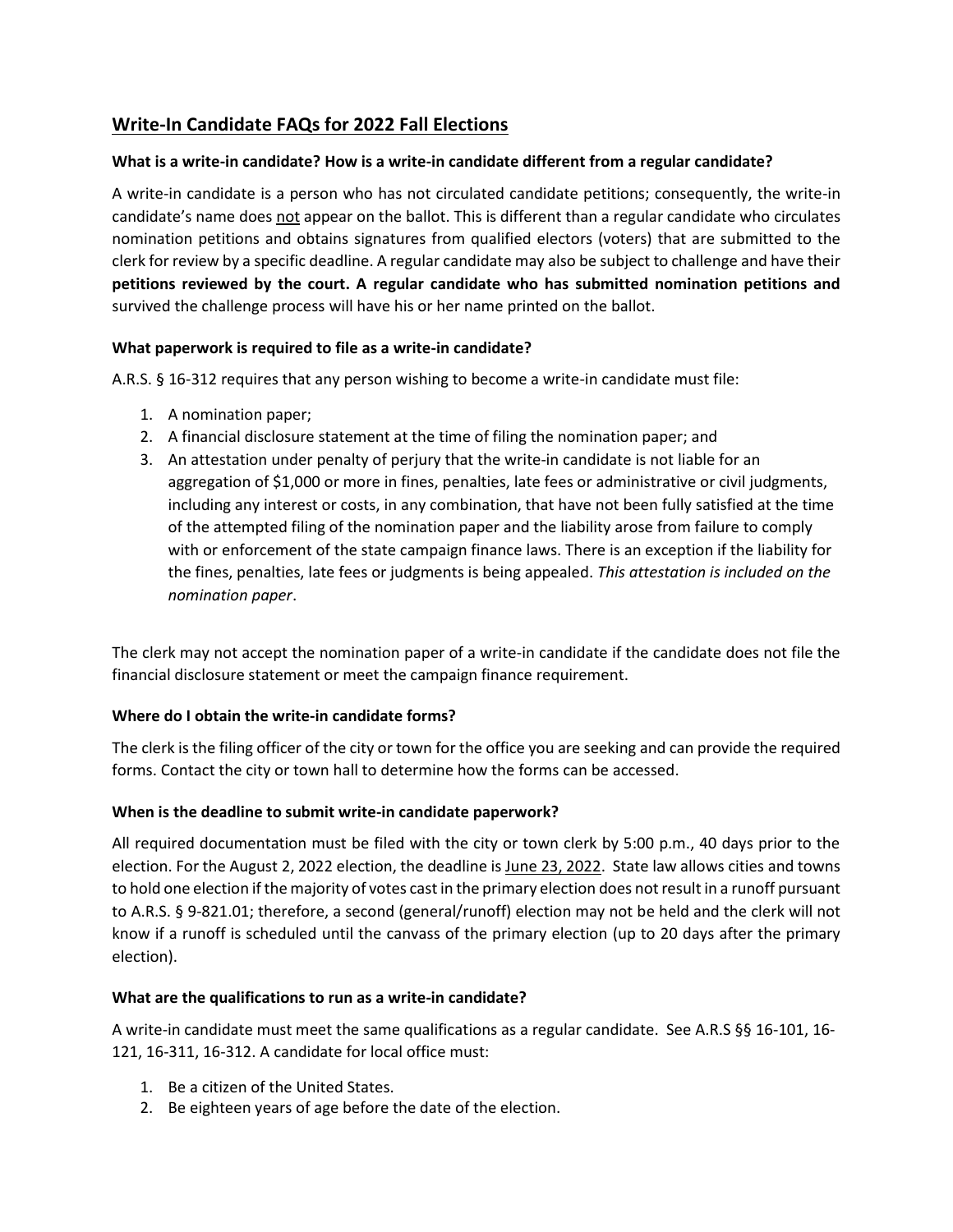- 3. Be a resident of the state twenty-nine days next preceding the election.
- 4. Reside in the city or town for one year preceding the election pursuant to A.R.S. § 9-232. Residency requirements for candidates in charter cities vary from one to three years.
- 5. Be able to write his or her name or make a mark, unless prevented from so doing by physical disability.
- 6. Not have been convicted of treason or a felony, unless restored to civil rights.
- 7. Not have been adjudicated an incapacitated person as defined in A.R.S. § 14-5101.
- 8. Be able to speak, write and read the English language pursuant to A.R.S. § 38-201.
- 9. Not be a candidate for more than one public office if the elections for those offices are held on the same day and if the person would be prohibited from serving in the offices simultaneously as prescribed in A.R.S. § 38-296.01.

#### **What disqualifies a person to run as a write-in candidate?**

A person is not eligible to be a write-in candidate at a **PRIMARY** election if the person:

- 1. Filed a nomination petition for the current primary election for the office sought and failed to provide a sufficient number of valid petition signatures.
- 2. Withdrew from the primary election after a challenge was filed.
- 3. Was removed from or otherwise determined by court order to be ineligible for the primary election ballot.

A person is not eligible to be a write-in candidate at a **GENERAL** election if the person:

- 1. Ran in the immediately preceding primary election for that office and failed to be nominated.
- 2. Filed a nomination petition without enough valid signatures to be placed on the ballot for that year's primary election.

#### **How are votes counted for a write-in candidate?**

If the person meets the qualifications to be a write in candidate and has submitted the required paperwork, a voter may write the candidate's name on the ballot and the vote will be counted.

#### **Are there any additional qualifiers for a write-in candidate to proceed to a runoff or win an election?**

Yes. A write-in candidate must receive the number of votes equivalent to at least the same number of required signatures for nominating petitions for the same office to proceed to a runoff after a primary election or receive a certificate of election after an election. This requirement that write-ins receive a minimum number of votes was codified in 2019 legislation to ensure that any write-in candidate must demonstrate the same minimum threshold of support from the voters in the city or town as a candidate who circulate petitions.

#### **How is the minimum number of votes determined?**

The number of signatures required on a nomination petition is contingent upon the office the candidate is seeking. For city and town elections the percentage is based upon the vote cast at the last preceding election computed according to a statutory formula as prescribed in A.R.S. § 16-322.